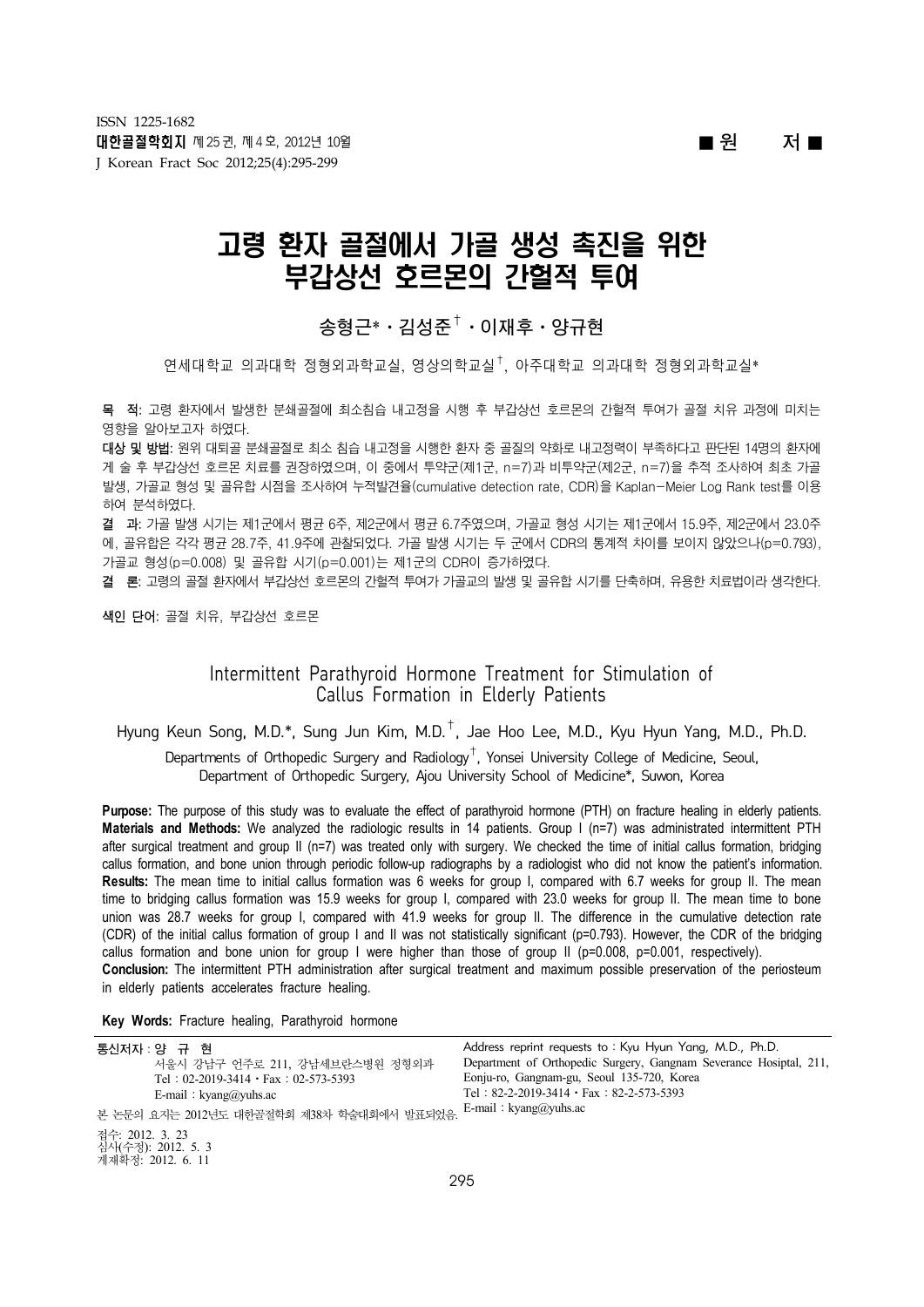#### 서 론

 사회의 고령화로 인하여 골다공증에 이환된 환자들에서 골절이 자주 발생하고 있으며 골질의 약화와 분쇄 골편 등 으로 인하여 수술시 해부학적 정복과 견고한 내고정이 어 려운 경우가 많다. 또한 고령 환자에서는 금속 내고정이 견고하지 못하거나 골절 치유가 지연되는 경우에 빠른 체 중 부하 운동 및 활동이 불가능하며 장기간의 침상 안정으 로 인한 전신 쇠약, 심폐 기능 약화, 욕창, 폐렴 등의 합병 증이 자주 발생한다<sup>5)</sup>.

 잠김금속판은 기존의 금속판보다 내고정력이 향상되었으 나 환자의 연령 또한 꾸준히 증가하여 골질의 약화가 현저 하게 관찰되고 있다<sup>3)</sup>. 고정력을 향상시키기 위하여 2중 금 속판을 사용하거나 골수강 내에 비골을 삽입하기도 하지만 최근에는 최소침습적 금속판 내고정술을 많이 시도하고 있 다. 그러나 이와 같은 시술은 내고정의 안정성을 금속판 반대측에 형성되는 가골에 크게 의존하며 가골 형성 지연 시 내고정의 붕괴가 일어나기 쉽다. 따라서 가골 형성을 촉진시키는 여러 가지 방법을 시도하고 있는데 그 중에서 부갑상선 호르몬의 1일 1회 피하주사요법은 골모세포의 생 성과 분화를 촉진하여 동반된 골다공증을 치료하고 금속나 사의 내고정력을 향상시키면서 가골 형성을 촉진시키다<sup>1,9)</sup>. Aspenberg 등<sup>2)</sup>과 Peichl 등<sup>8</sup>은 각각 워위 요골골절과 골 반골절 환자에서 치유 기간을 단축하였다는 보고가 있으나 부갑상선 호르몬이 사람에서 가골의 형성, 발전, 성숙에 어 떤 영향을 미치는지에 대하여는 아직 보고된 바가 없다. 저자들은 이에 원위 대퇴골 분쇄골절이 있는 65세 이상의 고령의 환자에서 수술시 최소침습적 금속판 내고정을 시행 하거나 간접 정복을 통하여 최대한 골막을 보존하고 생물 학적 금속판 내고정술을 시행한 환자 중 부갑상선 호르몬 의 투여군과 비투여군에서 가골 형성과 골유합 시간의 차 이를 비교하고자 하였다.

#### 대상 및 방법

#### 1. 환자군

 2006년 11월부터 2010년 12월까지 원위 대퇴골 분쇄골 절로 본원에 내원하여 최소 침습 잠금금속판 내고정술을 시행 받은 환자 중 수술 중 골질의 약화로 인하여 내고정 력이 충분하지 않다고 판단된 14명의 환자를 대상으로 부 갑상선 호르몬의 투약을 권하였다. 그 중에서 투약에 동의 하고 시행한 환자를 제1군으로, 동의하지 않은 환자를 제2 군으로 하여 1년 이상 추시가 가능했던 환자(각 군 7예)의 의무기록 및 방사선사진을 바탕으로 분석하였다. 개방성

골절은 없었으며, 골밀도 확인을 위해 건측의 고관절을 dual-energy X-ray absorptiometry (Discovery<sup>TM</sup>, Hologic, Bedford, MA, USA)를 이용하여 검사하였다.

#### 2. 수술 방법 및 방사선학적 평가

 수술은 전신 또는 척추 마취하에 앙와위로 진행하였으 며, 골막의 손상을 최소화하기 위하여 원위 골편에 골견인 을 시행하면서 간접 정복술로 골절부를 정복하고 잠김 압 박 금속판(locking compression plate in distal femur, Synthes, Oberdorf, Switzerland; Zimmer $^{\circledR}$  periarticular locking plate, Zimmer, Warsaw, IN, USA)을 이용하여 내 고정하였고 일부 필요 시 지연나사를 이용하여 골편을 추 가 고정을 시행하였다. 수술 중 나사의 고정력이 충분하지 못하다고 판단된 환자를 대상으로 정복 소실을 방지하고 가골 형성을 촉진시키기 위하여 환자가 사용을 동의한 경 우 전신적 부갑상선 호르몬 Teriparatide 20 μg을 1일 1 회 복부에 3개월간 피하주사하였다. 모든 환자에서 수술 2 일 후부터 수동적 관절 운동을 시작하였고, 상지의 근력이 충분하여 보행기를 이용한 보행이 가능한 환자에서는 수술 후 7일 후부터 목발 또는 보행기를 이용하여 부분적인 체 중 부하를 허용하고, 상지의 근력이 불충분하다고 판단되 거나 협조가 어려운 환자는 1∼2개월간 체중 부하를 제한 하였다. 방사선학적인 가골 형성 유무 및 골유합의 평가는 외래 추시 중 시행한 골절부의 전후면, 측면, 양측 사선촬 영 영상을 이용하여 환자의 기본 정보 및 부갑상선 호르몬 투여 유무를 알지 못하는 영상의학과 전문의가 판독하여, 최초 가골 발생 시기, 가골교(bridging callus) 형성 시기, 골유합 시기를 결정하였다. 가골 발생 시기는 4장의 영상 중 한 장에서 가골이 최초로 나타나는 시점으로 하였으며, 가골교 형성 시기는 4장의 영상 중 한 장에서 가골교가 형 성되는 시기로, 골유합 시기는 4장의 영상을 분석하여 3면 이상의 피질골면에 가골교가 형성된 시기로 정의하였다. 방사선영상촬영은 모든 환자에서 수술 후 4주 간격으로 시 행하였다.

#### 3. 통계 분석

 통계 분석은 PASW version 18 (IBM Co., Armonk, NY, USA) 프로그램을 사용하였으며, 두 군 간의 통계적 유의성 은 Chi-square test 및 Mann-Whitney U 검정을 이용하였 으며, 가골 발생 시기, 가골교 형성 시기, 골유합 시기의 비교는 Kaplan-Meier curve 및 Log-rank test로 비교하였 다. 통계학적 유의수준은 p 값이 0.05 이하인 경우로 하였다 본 연구는 임상연구심의위원회의 승인을 받았다(승인번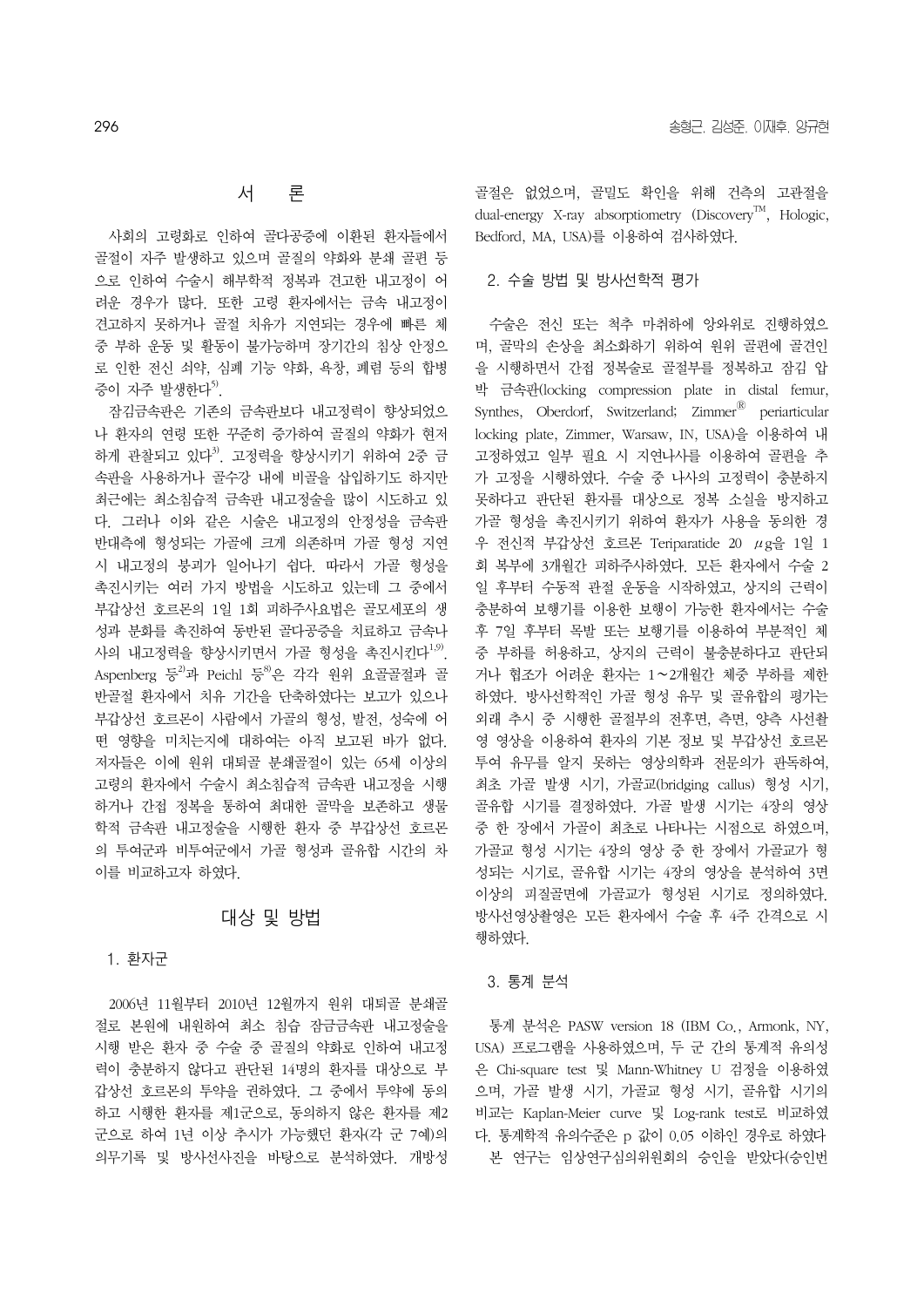호 11-0177).

#### 결 과

 각 군의 평균 연령은 제1군에서 76.4세, 제2군에서 74.5 세였고(p=0.797), 평균 추시 기간은 수술 후 제1군에서 25.9개월(12∼58개월), 제2군에서 52.9개월(15∼136개월)이 었다. 수상 기전은 13예는 가벼운 낙상 등의 저에너지 손 상이었으며, 1예는 교통사고였으나 서행 중인 차에 치인 후 넘어져 생긴 골절이었다. 각 군의 골밀도 T 점수는 제1 군이 −2.9, 제2군이 −2.9로 통계학적인 유의성은 없었다 (p=0.896) (Table 1).

수술 후 모든 환자에서 골유합을 얻을 수 있었으며, 지 연유합, 불유합, 심부감염, 금속 내고정물의 파절 등의 합 병증은 없었다. 수술 후 최초 가골 발생 시기는 제1군에서 평균 6.0주, 제2군에서 평균 6.7주에 나타났으며, 가골교 형성 시기는 제1군에서 평균 15.9주(9∼19주)에, 제2군에서 는 평균 23.0주(13∼34주)에 관찰할 수 있었다. 제1군에서 가골교가 모두 관찰되는 20주에서 제2군에서는 57%의 환 자에서 가골교를 관찰할 수 있었다. 골유합 시기는 제1군 에서는 평균 28.7주(18∼33주), 제2군에서는 평균 41.9주 (30∼50주)에 관찰할 수 있었으며, 제1군에서 골유합이 완 료되는 33주에서 제2군에서는 17%에서 골유합을 관찰할 수 있었다. 최초 가골 발생 시기는 두 군에서 누적발견율 (cumulative detection rate)의 통계학적인 차이는 없었으나 (p=0.793) (Fig. 1), 가골교 발생(p=0.008) (Fig. 2) 및 골

유합(p=0.001) (Fig. 3)의 누적발견율은 부갑상선 호르몬 투약군(제1군)에서 증가되어 있었다.

#### 고 찰

 하지골, 특히 대퇴골은 몸무게 중심축에서 떨어져 있기 때문에 체중 부하 시 외측에 있는 금속판에는 견인력이 작 용하며 내측 피질골과 가골에는 압박력이 작용하여 균형을 이룬다. 이와 같은 이유로 과거에는 해부학적 정복과 압박 금속판을 이용하여 금속판 반대측에 골절 간격이 발생하지 않도록 견고한 내고정을 시행하여 왔다<sup>4)</sup>. 최근에는 잠김금 속판의 발달과 생물학적 치유 과정에 대한 이해가 증폭되 면서 가능하면 골절부 주위 골막을 포함한 연부조직의 손 상을 줄이고 가골을 유도하여 안정성을 확보하는 생물학적 금속판 내고정술 혹은 최소 침습적 금속판 내고정술이 많 이 시도되고 있다<sup>5)</sup>. 이와 같은 금속 내고정의 안정성은 수 술 방법과 술기에 따라 결정되지만 골절 형태와 환자의 골 강도와도 매우 밀접한 관계가 있다. 골다공증이 동반된 고 령 환자가 골절상을 입을 경우 골절의 분쇄상이 심하고 골 질의 약화로 인하여 내고정력이 약하여 조기 거동이 어렵 고 고정 실패의 우려가 높다. 또한 고령자에서 골절이 발 생하는 경우에는 젊은 사람에 비하여 세포의 운집과 분화 가 더디고 cylco-oxygenase 2 등 중요한 생체 내 매개체 발현의 감소로 인하여 골절 치유가 지연되며 그 결과 가골 의 크기가 작고 연골내 골화 과정이 지연되어 가골의 재형 성도 더디게 진행된다3,6,7), 가골 형성이 지연되어 내측에

**Table 1.** Details of Cases

|           | Case           | Gender | Age | Fx classification<br>(AO/OTA) | Trauma mechanism  | Follow-up<br>(mo) | BMI $(kg/m^2)$ | <b>BMD</b> | Co-morbidity  |
|-----------|----------------|--------|-----|-------------------------------|-------------------|-------------------|----------------|------------|---------------|
| Group I   |                | F      | 89  | $33A-1.3$                     | Slip and fall     | 12                | 26.8           | $-3.4$     | <b>HTN</b>    |
| (PTH)     | 2              | F      | 86  | 33C-2.1                       | Slip and fall     | 12                | 29.5           | $-2.9$     | <b>HTN</b>    |
|           | 3              | F      | 83  | $33A-1.2$                     | Slip and fall     | 13                | 31.5           | $-2.5$     | CAOD, DM      |
|           | 4              | F      | 77  | $33C - 2.3$                   | Slip and fall     | 58                | 26.3           | $-3.4$     | None          |
|           | 5              | M      | 73  | $32B-1.3$                     | Slip and fall     | 16                | 31.4           | $-1.9$     | None          |
|           | 6              | F      | 67  | 33A-2.2                       | Slip and fall     | 18                | 29.8           | $-2.8$     | DM            |
|           | $\overline{7}$ | F      | 65  | $33A-1.3$                     | Slip and fall     | 52                | 25.1           | $-3.4$     | None          |
| Group II  | 8              | F      | 79  | $33A-1.2$                     | Slip and fall     | 25                | 27.4           | $-2.9$     | DM            |
| (Control) | 9              | F      | 77  | $32C-3$                       | Pedestrian injury | 84                | 22.7           | $-2.9$     | None          |
|           | 10             | M      | 73  | $32B-1.3$                     | Slip and fall     | 136               | 30.8           | $-3.2$     | <b>CAOD</b>   |
|           | 11             | F      | 66  | 33A-2.2                       | Slip and fall     | 19                | 29.5           | $-3.0$     | HTN, DM       |
|           | 12             | F      | 89  | $32A-1.3$                     | Slip and fall     | 32                | 23.6           | $-2.9$     | HTN, dementia |
|           | 13             | F      | 65  | $32B-1.3$                     | Slip and fall     | 59                | 23.1           | $-2.8$     | None          |
|           | 14             | F      | 78  | $33A-1.3$                     | Slip and fall     | 15                | 25.6           | $-2.8$     | <b>HTN</b>    |

Fx: Fracture, BMI: Body mass index, BMD: Bone mineral densitometry, PTH: Parathyroid hormone. F: Female, M: Male, HTN: Hypertension, CAOD: Coronary artery occlusive disease, DM: Diabetes mellitus.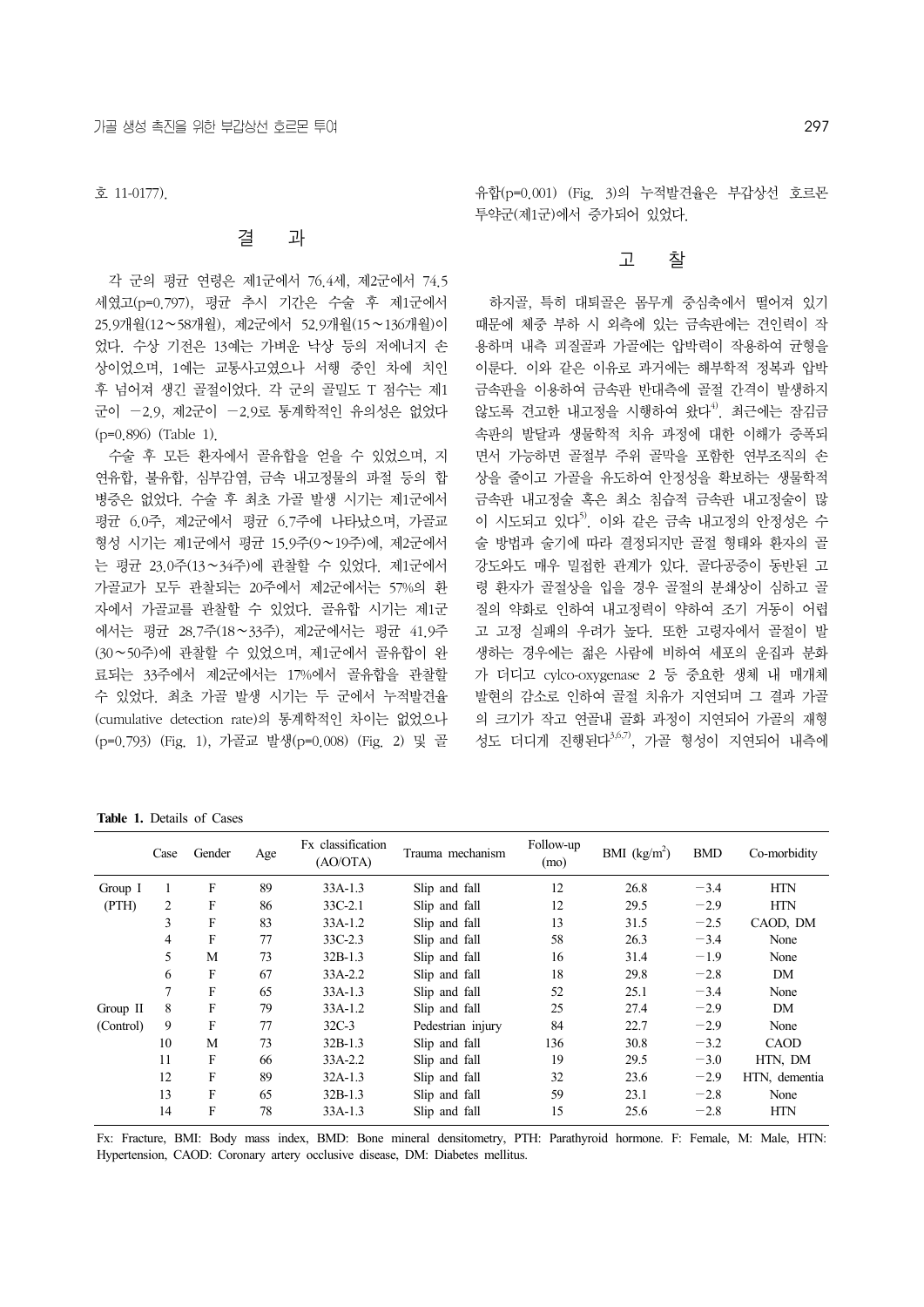

**Fig. 1.** Comparison of cumulative detection rate curves on a time-dependent graph for the bridging callus formation in group I and II. Group I was statistically superior to group II (p=0.008). PTH: Parathyroid hormone.



**Fig. 2.** Comparison of cumulative detection rate curves on a time-dependent graph for the bone union in group I and II. Group I was statistically superior to group II (p=0.001). PTH: Parathyroid hormone.

골절간격이 오랫 동안 치유되지 않는 경우에는 외측에 위 치한 금속판의 피로골절이나 금속나사의 이탈이 발생할 수 있다. 또한 불안정성이 지속되면 잠김금속판인 경우에는 더 심한 골파괴가 발생할 수 있기 때문에 금속 이완을 조 기에 파악하여야만 한다. 따라서 고령자의 하지골 골절에 서는 금속판 반대측의 가골 형성 촉진은 합병증을 줄이는 데 역학적으로 매우 중요한 역할을 한다. 부갑상선 호르몬 의 간헐적 투여는 핀이나 금속나사 주위에 새로운 뼈를 형 성하여 고정력을 증대시키는 것으로 알려져 있으며<sup>9)</sup>, 이로 인하여 금속나사의 이완을 줄이며 최소 침습 내고정술 시



**Fig. 3.** Comparison of cumulative detection rate (CDR) curves on a time-dependent graph for the initial callus formation in group I and II. The time represents the period beginning at the operation and is designated along the X-axis whenever positive findings were found for each curve. The difference in the CDR of group I and II was not statistically significant (p=0.793). PTH: Parathyroid hormone.

발생하는 골절 사이의 간격으로 인한 2차 정복 소실의 위 험을 상당 부분 줄일 수 있다는 점에서 이론적인 강점을 갖는다.

Aspenberg 등<sup>2)</sup>이 시행한 무작위 임상시험에서 부갑상선 호르몬 투여군에서 대조군에 비하여 Colles' 골절의 치유 기간이 짧아졌다는 보고가 있었으나 Colles' 골절은 그 치 유 기간이 짧기 때문에 그 차이는 크지 않았다. 이에 저자 들은 상대적으로 골절 치유 기간이 긴 원위 대퇴골 환자를 대상으로 하여 본 연구를 진행하였다. 이 방법은 초음파의 골절 치유 촉진을 연구할 때 사용한 방법으로서 골절 치유 기간이 긴 골절에서는 골절 치유 촉진의 효과가 보다 잘 증명되기 때문이며 초음파의 경우 몇몇 무작위 맹검 실험 에서 신선 경골골절에서 치유 기간을 약 24∼42% 단축시 키는 것으로 보고되었다 $^{10)}$ 

 부갑상선 호르몬을 이용한 치료에서 골절의 치유 기간이 단축된 것은 나이가 많은 환자에서 더욱 고무적이라고 생 각한다. 고령의 환자에서 활동 제한의 기간이 길어질수록 전신 쇠약이나 기존 질병의 악화가 될 가능성이 높으며 심 폐 기능의 약화로 이환율과 사망률이 높아지기 때문이다<sup>5)</sup>. 최근의 골절 수술의 경향인 간접 정복 및 최소 침습적 내 고정을 통한 골막 손상의 최소화와 혈행 보존이라는 관점 에서 부갑상선 호르몬 투여는 골막의 간접 골치유 과정을 촉진하고 선호될 수 있을 것이라 생각한다. 부갑상선 호르 몬의 투약 기간은 일반적인 골다공증의 치료 목적으로 사 용할 경우 24개월 사용이 보험 허가 기준이나 저자들은 3